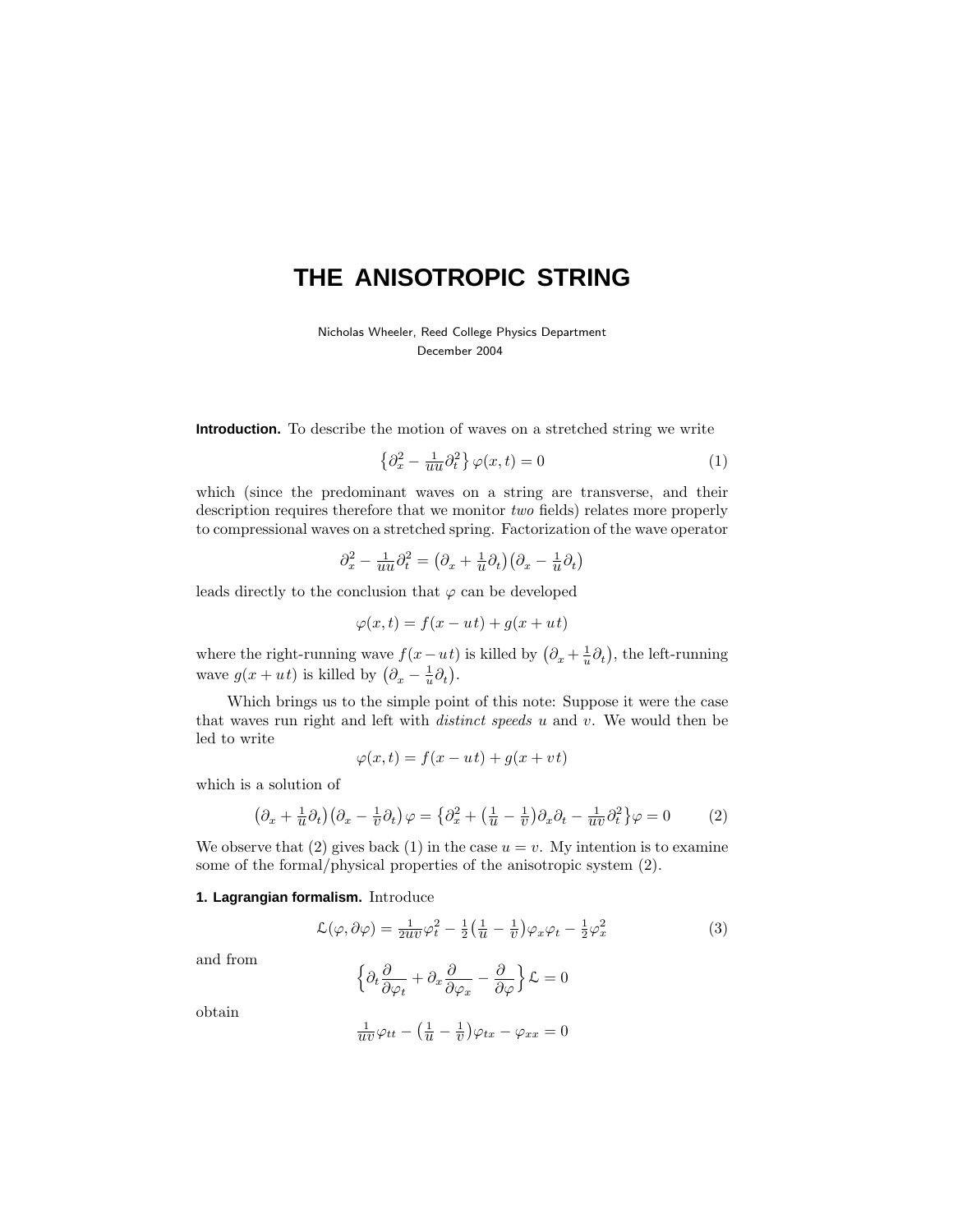—which is  $(2)$ . The Lagrangian  $(3)$  gives rise to a stress-energy tensor the components of which can be described<sup>1</sup>

$$
S^{t}{}_{t} = \frac{\partial \mathcal{L}}{\partial \varphi_{t}} \varphi_{t} - \mathcal{L}
$$
\n
$$
= \frac{1}{2uv} \varphi_{t}^{2} + \frac{1}{2} \varphi_{x}^{2}
$$
\n
$$
\equiv \text{energy density } \mathcal{E}
$$
\n
$$
S^{x}{}_{t} = \frac{\partial \mathcal{L}}{\partial \varphi_{x}} \varphi_{t}
$$
\n
$$
= -\frac{1}{2} (\frac{1}{u} - \frac{1}{v}) \varphi_{t}^{2} - \varphi_{x} \varphi_{t}
$$
\n
$$
\equiv \text{energy flux } \mathcal{F}
$$
\n
$$
S^{t}{}_{x} = \frac{\partial \mathcal{L}}{\partial \varphi_{t}} \varphi_{x}
$$
\n
$$
= \frac{1}{uv} \varphi_{t} \varphi_{x} - \frac{1}{2} (\frac{1}{u} - \frac{1}{v}) \varphi_{x}^{2}
$$
\n
$$
\equiv \text{momentum density } \mathcal{P}
$$
\n
$$
S^{x}{}_{x} = \frac{\partial \mathcal{L}}{\partial \varphi_{x}} \varphi_{x} - \mathcal{L}
$$
\n
$$
= -\frac{1}{2uv} \varphi_{t}^{2} - \frac{1}{2} \varphi_{x}^{2}
$$
\n
$$
\equiv \text{momentum flux } \mathcal{G}
$$

By calculation we verify that

$$
\partial_t S^t{}_t + \partial_x S^x{}_t = \varphi_t \left[ \frac{1}{uv} \varphi_{tt} - \left( \frac{1}{u} - \frac{1}{v} \right) \varphi_{tx} - \varphi_{xx} \right] = 0
$$
  

$$
\partial_t S^t{}_x + \partial_x S^x{}_x = \varphi_x \left[ \frac{1}{uv} \varphi_{tt} - \left( \frac{1}{u} - \frac{1}{v} \right) \varphi_{tx} - \varphi_{xx} \right] = 0
$$

which are statements of local energy/momentum conservation.

**2. The equivalent lattice.** Consider the familiar "one-dimensional crystal" that has been assembled from identical particles—each of mass  $m$ , each coupled to its nearest neighbors by identical springs of elasticity  $k$ . To describe the instantaneous position of the  $n^{\text{th}}$  particle we write

$$
x_n(t) = na + \varphi_n(t)
$$
  
= equilibrium position + displacement

where  $a$  is the "lattice constant." To describe the motion of the  $n<sup>th</sup>$  particle (unless it is an end-particle) we write

$$
m\ddot{\varphi}_n = k(\varphi_{n+1} - \varphi_n) - k(\varphi_n - \varphi_{n-1})
$$
  
=  $-k(-\varphi_{n-1} + 2\varphi_n - \varphi_{n+1})$  (4)

<sup>&</sup>lt;sup>1</sup> See CLASSICAL FIELD THEORY (1999), Chapter 1, page 63.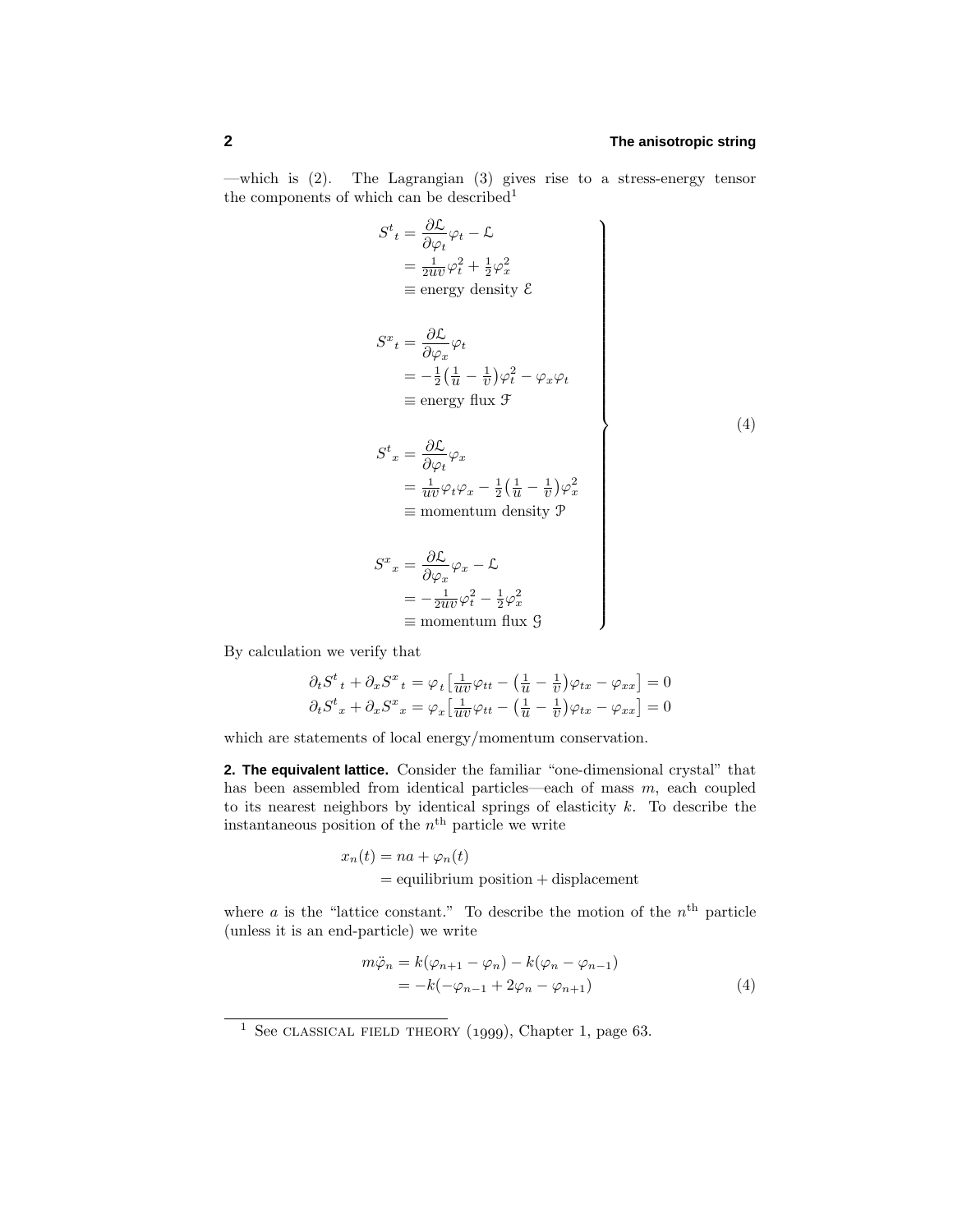#### **The equivalent lattice 3**

This coupled system of equations can be notated

$$
\mathbb{M}\ddot{\boldsymbol{\varphi}} + \mathbb{K}\boldsymbol{\varphi} = \mathbf{0} \tag{6}
$$

with  $M \equiv mI$  and

$$
\mathbb{K} \equiv k \begin{pmatrix} * & * & & & * \\ \alpha & \beta & \alpha & & & \\ & \alpha & \beta & \alpha & & \\ & & \alpha & \beta & \alpha & \\ & & & \ddots & \ddots & \ddots \\ & & & & \alpha & \beta & \alpha \\ * & & & & & * & * \end{pmatrix}
$$

where  $\alpha = -1$ ,  $\beta = +2$ , the values assigned to the \*s depends upon how we elect to manage the end-particles (coupled to fixed walls? coupled to each other?), and all other elements are zero. We observe that  $M$  and  $K$  are both symmetric, and that (6) can be obtained from a Lagrangian of the design

$$
L_0 = \tfrac{1}{2}\dot{\boldsymbol{\varphi}}\!\cdot\! \mathbb{M}\dot{\boldsymbol{\varphi}} + \tfrac{1}{2}\boldsymbol{\varphi}\!\cdot\!\mathbb{K}\boldsymbol{\varphi}
$$

Standard stuff. But we take now a non-standard step: we introduce into the Lagrangian a "gyroscopic term," writing

$$
L = \frac{1}{2}\dot{\boldsymbol{\varphi}} \cdot \mathbb{M}\dot{\boldsymbol{\varphi}} + \frac{1}{2}\dot{\boldsymbol{\varphi}} \cdot \mathbb{G}\boldsymbol{\varphi} + \frac{1}{2}\boldsymbol{\varphi}\cdot\mathbb{K}\boldsymbol{\varphi}
$$
\n(7)

where  $G$  is an *antisymmetric matrix* of the design

$$
\mathbb{G} \equiv g \left( \begin{array}{cccc} 0 & -1 & & & \\ +1 & 0 & -1 & & \\ & +1 & 0 & -1 & \\ & & \ddots & \ddots & \ddots \end{array} \right)
$$

The equations of motion (6)—thus adjusted—become

$$
\mathbb{M}\ddot{\boldsymbol{\varphi}} + \mathbb{G}\dot{\boldsymbol{\varphi}} + \mathbb{K}\boldsymbol{\varphi} = \mathbf{0}
$$

which in fine detail (compare (4)) read

$$
m\ddot{\varphi}_n = g(\dot{\varphi}_{n+1} - \dot{\varphi}_{n-1}) - k(-\varphi_{n-1} + 2\varphi_n - \varphi_{n+1})
$$
\n(8)

We want now to "refine the lattice"—to make the particles progressively more numerous, individually (though not collectively) less massive, more closely spaced and to regulate the values of *g* and *k* in such a way as to obtain a meaningful continuous (or "field-theoretic") limit of the discrete system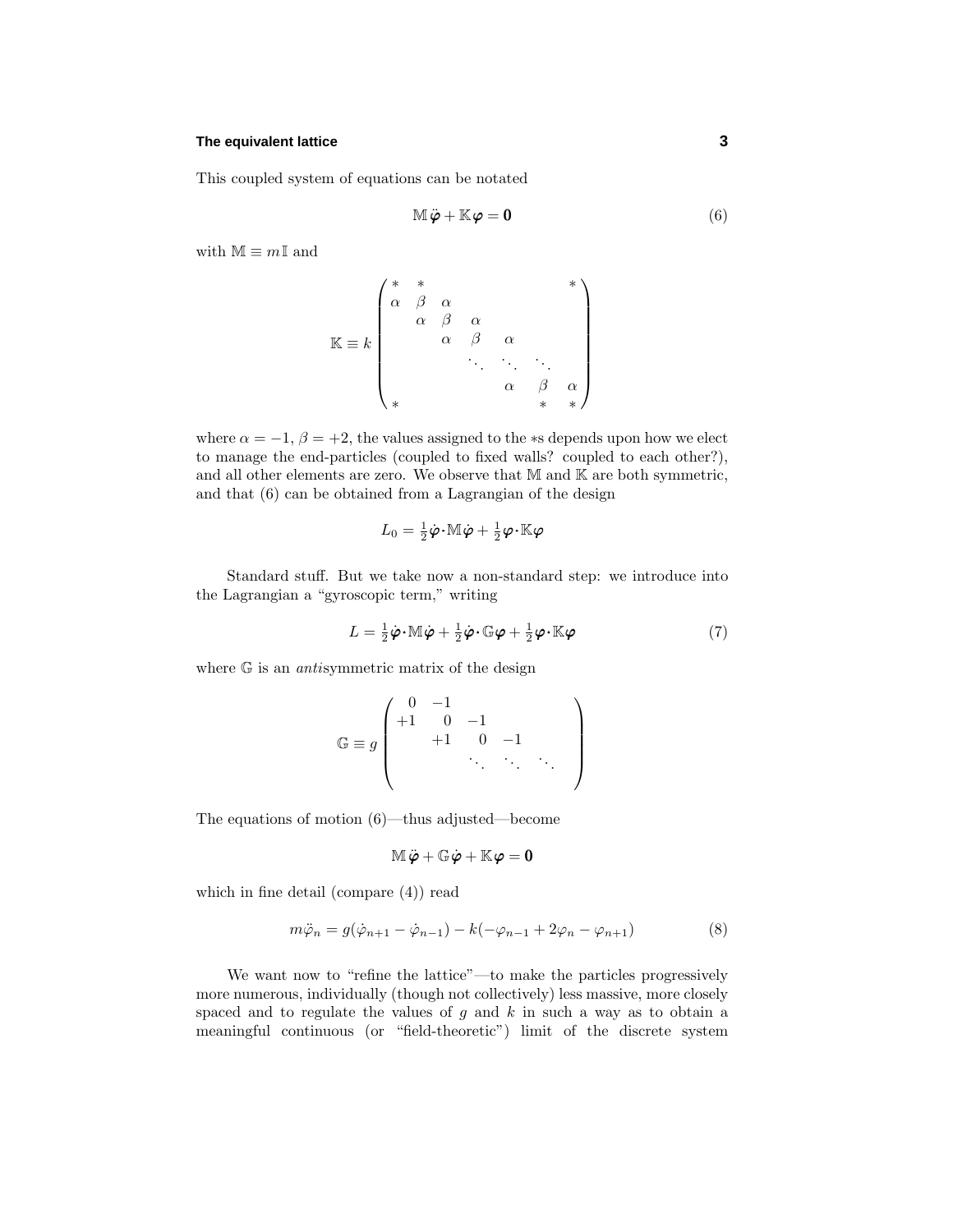### **4 The anisotropic string**

presently in hand.The program<sup>2</sup> proceeds from a notational adjustment: in place of  $\varphi_n(t)$  we write  $\varphi(na, t)$ , which in the continuous limit becomes  $\varphi(x, t)$ and will be abbreviated  $\varphi(x)$  when *t* is not a participant but merely a spectator. In that notation (8) becomes

$$
\varphi_{tt}(x) = \frac{2g(a)a}{m(a)} \cdot \frac{\varphi_t(x+a) - \varphi_t(x+a)}{2a} + \frac{k(a)a^2}{m(a)} \cdot \frac{\frac{\varphi(x+a) - \varphi(x)}{a} - \frac{\varphi(x) - \varphi(x-a)}{a}}{a}
$$

To recover  $(2)$ —*i.e.*, to recover

$$
\varphi_{tt} - (v - u)\varphi_{tx} - uv\varphi_{xx} = 0
$$

—in the limit  $a \downarrow 0$  we have only to stipulate that

$$
\lim_{a \downarrow 0} \frac{2g(a) a}{m(a)} = v - u \quad \text{and} \quad \lim_{a \downarrow 0} \frac{k(a) a^2}{m(a)} = uv \tag{9}
$$

Since

$$
\frac{m(a)}{a}
$$
 models linear mass density  $\mu$ 

we are at (9) requiring in effect that

$$
g(a) = \frac{1}{2}\mu \cdot (v - u)
$$

remains constant as *a* diminishes, while the springs get stiffer as they get shorter, and become infinitely stiff in the limit<sup>3</sup>

$$
a\,k(a) = \mu uv
$$

The Lagrangian of the discrete system (which for us has become an *a*-parameterized sequence of discrete systems)—which at (7) is presented as a sum of terms—is readily seen to go over in the continuous limit into an integral:

$$
L = \int \mathcal{L} dx
$$
  

$$
\mathcal{L} = \frac{1}{2}\mu\varphi_t^2 - \frac{1}{2}\mu(v - u)\varphi_t\varphi_x - \frac{1}{2}\mu uv \varphi_x^2
$$

Division by  $\mu uv$  gives back the Lagrange density encountered at  $(3)$ .

<sup>&</sup>lt;sup>2</sup> See pages 5–8 in the class notes just cited, or §13.1 in H. Goldstein *et al*, Classical Mechanics  $(3<sup>rd</sup>$  edition 2002).

<sup>3</sup> This development is not at all "strange:" it is basic that springs get softer when connected in series, stiffer when chopped into fragments.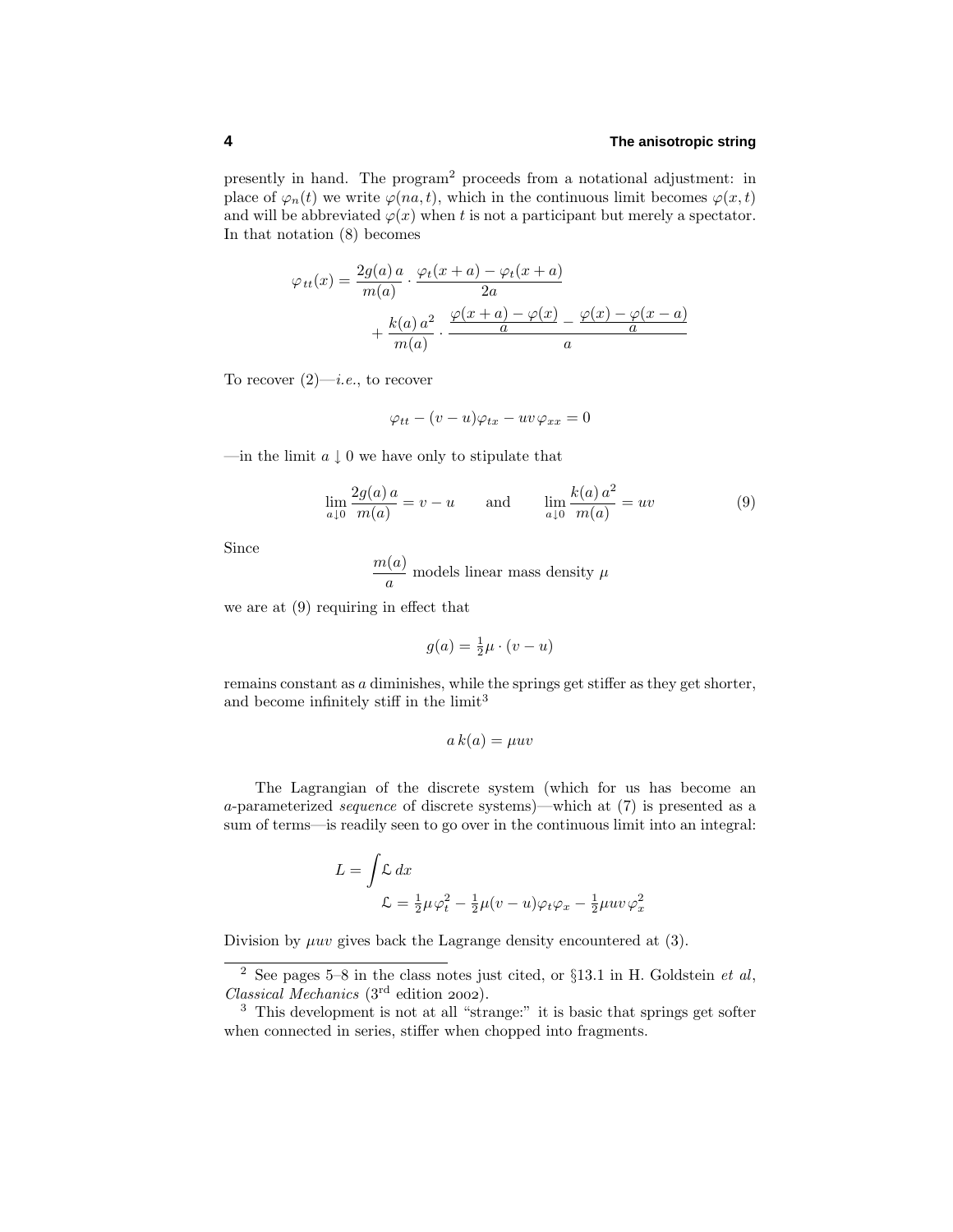## **Transformational aspects of anisotropy 5**

In his Reed College thesis<sup>4</sup> Mark Galassi demonstrated that lattices of the design

*ABCABCABCABC* ···

do not support anisotropic wave physics, even though they present distinct faces to right-moving and left-moving tourists.What we have learned is that anisotropy is a "gyroscopic" effect,<sup>5</sup> that it arises from a velocity-dependent "gyroscopic coupling" of particles or string-elements to their (near) neighbors.

It was established on page 8 of the material just cited that gyroscopic terms have no effect upon the energetics of oscillatory systems. At  $(4)$  we found that such terms have no effect either upon the energy density of anisotropic (or as we now understand them to be: gyroscopic) strings. But they do show up in the formulæ that describe energy flux and momentum density.

**3. Transformational aspects of anisotropy.** If we, in the rest frame of the string, see waves to run  $\rightarrow$  with speed  $u$ ,  $\leftarrow$  with speed v, then we expect an observer who is himself running  $\rightarrow$  with speed *c* to see

- waves to run  $\rightarrow$  with speed  $u c$
- waves to run  $\leftarrow$  with speed  $v + c$

and to <u>see apparent isotropy</u> in the case  $c = \frac{1}{2}(u-v)$ , the  $\leftrightarrow$  wave speed in that case being

$$
w = \frac{1}{2}(u+v)
$$

Our moving observer has transformationally eliminated the anisotropy, which is consonant with the upshot of §3 in the material just cited, where it is established that "the gyroscopic term can always be rotated away."

It is easy to show<sup>6</sup> that under Galilean transformation

$$
t = t
$$

$$
x = x + ct
$$

the familiar isotropic wave equation

$$
\left\{ \left(\frac{\partial}{\partial x}\right)^2 - \frac{1}{w^2} \left(\frac{\partial}{\partial t}\right)^2 \right\} \varphi(x,t) = 0
$$

goes over into

$$
\left\{ \left(\frac{\partial}{\partial x}\right)^2 + \frac{2c}{w^2 - c^2} \frac{\partial}{\partial x} \frac{\partial}{\partial t} - \frac{1}{w^2 - c^2} \left(\frac{\partial}{\partial t}\right)^2 \right\} \varphi(x, t) = 0
$$

But  $w + c = u$ ,  $w - c = v$  and  $2c = u - v$  so we recover the equation

$$
\varphi_{xx} - \left(\frac{1}{u} - \frac{1}{v}\right)\varphi_{tx} - \frac{1}{uv}\varphi_{tt} = 0
$$

that appears at the bottom of page 1.From this point of view the Lorentz transformations can be said to have been invented "to kill the gyroscopic term," and thus to turn isotropy into a frame-independent (observer-independent) concept.

 $4$  "Lagrangian field theory of anisotropic systems" (1986).

 $5$  See  $\S$  $2\&3$  in Chapter 3 of ADVANCED CLASSICAL MECHANICS (2004).

 $6$  See "Electrodynamics in 2-dimensional spacetime" (1997), page 20.